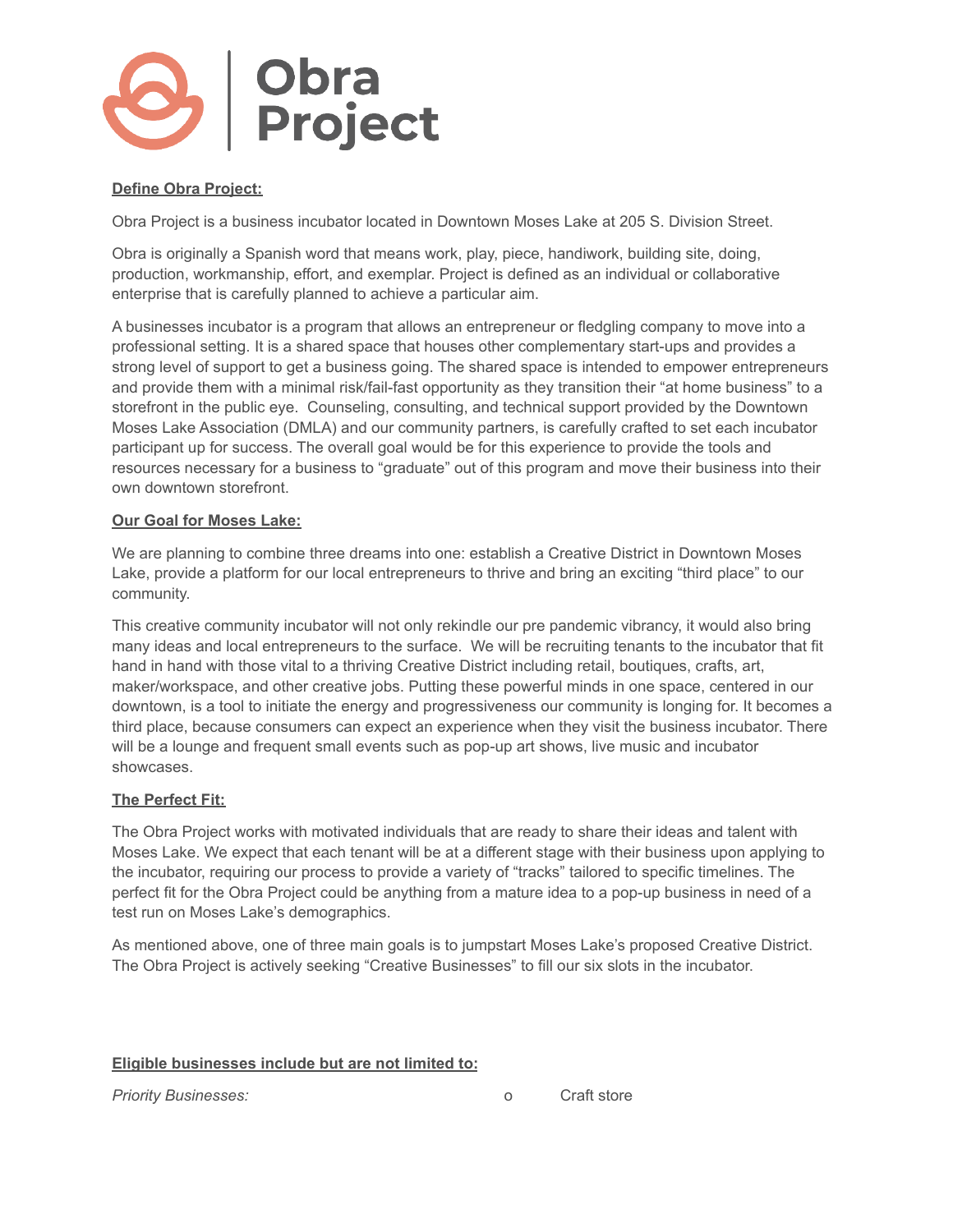

| $\circ$             | Artisan Crafts                              | O |
|---------------------|---------------------------------------------|---|
| $\circ$             | <b>Boutiques</b>                            | O |
| $\Omega$            | Entertainment:                              | O |
|                     | Family Activities, Art classes & Workshops. | O |
| ∩                   | Retail                                      | Ω |
| More Creative Jobs: |                                             |   |

- **Graphic Design**
- Photography
- Web Design
- **Marketing Manager**
- Author/Illustrators
- **Event Planner**

#### **Checking the Boxes:**

A thriving downtown is a downtown filled with variety and memorable experiences. The Obra Project is looking for ideas and product that does not currently exist in our downtown corridor. Instead, we hope to recruit businesses that complement the makeup of our current downtown. This project aims to fill a gap in Moses Lake, looking for original ideas that bring excitement to our community. It's a search for entrepreneurs that can identify a product or service that currently demands local dollars to be spent elsewhere.

Part of Downtown Moses Lake Association's mission is to facilitate projects that create a stronger and more vibrant community through memorable experiences and opportunities. As an additional effort to make downtown a bit stronger each day, the Obra Project seeks tenants that envision themselves in a downtown storefront post-graduation from the incubator.

#### **Digging Deeper: Time Expectations**

The Obra Project is a strategically designed support system meant to set our local entrepreneurs up for success. Tenants are asked to attend 75% of monthly workshops and meetings hosted by the Downtown Moses Lake Association, Small Business Development Center and other experts.

Obra Project Hours: Sunday – Closed. Monday – Closed. Tuesday – 11:00am – 6:00pm Wednesday – 11:00am – 6:00pm Thursday – 11:00am – 6:00pm Friday – 11:00am – 6:00pm Saturday – 10:00am – 4:00pm

We would like our tenants to stick to these hours the best that they can. There are resources available through SkillSource to help pay for temporary staffing while you are getting started! The application will ask about your availability and time commitment.

### Time Expectations: IMPORTANT NOTES!

\*If you cannot commit to these times, it does not eliminate you from our application process.

\*We expect tenants to follow the same guidelines as the Moses Lake School District when deciding to close their business due to weather.

\*If a tenant needs to close their business for any reason (sick, vacations, obligations, etc.) the tenant must do their absolute best to find coverage for their space.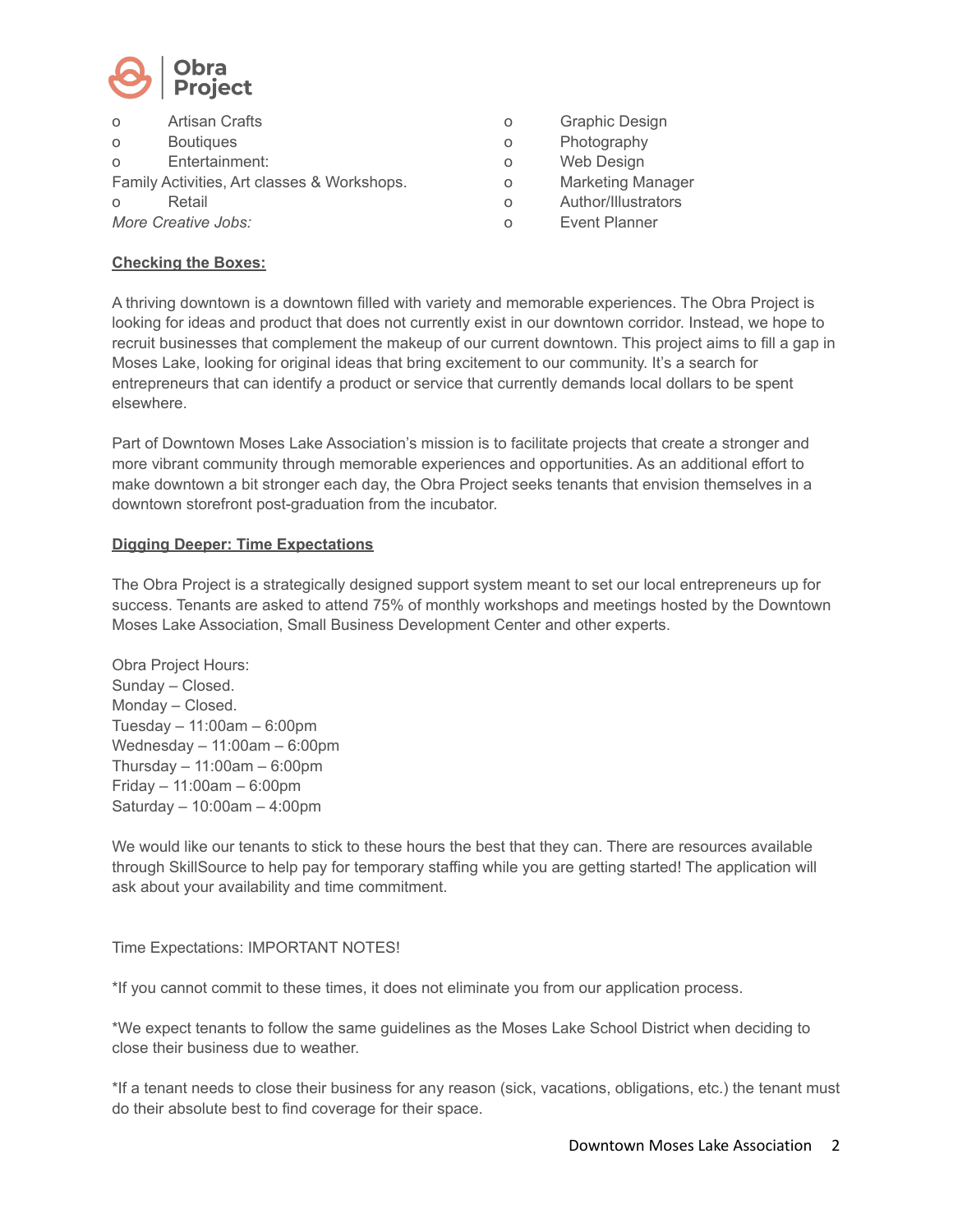

# **Digging Deeper: The Benefits**

Workshops/Trainings:

The Obra Project partners with the local entities and organizations to provide monthly workshops/trainings designed to set a fledging business up for success.

The first workshop is a business seminar, identifying every key point necessary to own and operate a business.

Other workshops include:

o How to Start a Business in WA State

-Permitting, licensing, & formation.

- o Business Plan Outline
- o Business Finance Essentials
- o E-Commerce
- o Advanced Marketing and social media
- o Legal Obligations and Business Fundamentals

Ongoing technical support will also be available from the Downtown Moses Lake Association Executive Director and board members.

#### Assignments:

The Obra Project works closely with a tool recently launched by the Washington State Department of Commerce – The Creative Academy. The DMLA will assign tasks from the Creative Academy to be completed by Obra Project tenants. Some assignments will require tenants to work with Small Business Development Center Advisors.

### *Low Risk Rent/Support:*

The incubator would provide accessible, visible, and flexible rent in our downtown area. Sharing a space with other complementary startups, would be a self-sufficient support system all on its own. It keeps the risk of failure at an all-time low, allowing an entrepreneur to test out their services on our existing market. A meeting will be held once a month with all business incubator tenants and the DMLA Executive Director. The purpose of this ongoing meeting would be to constantly improve the incubator, discuss what is working/what is not and any resources the DMLA can help provide to tenants. For the first three months in the incubator, tenants are required to meet one on one with the DMLA Executive Director. After three months this meeting will be optional.

#### *Shared Equipment:*

Tenants will have access to shared equipment and meeting space within the incubator. Equipment includes copier, scanner, printer, paper, ink and Point of Sale System.

### *Exposure/Membership:*

The Downtown Moses Lake Association has a marketing budget of at least \$5,000 a year. The incubator and its tenants would be a large part of this advertising budget. Tenants will be considered a member of the DMLA with no extra payment. The incubator is located on prime real estate right in downtown Moses Lake. Each tenant will have their name displayed on the outside of the incubator in large matching vinyl.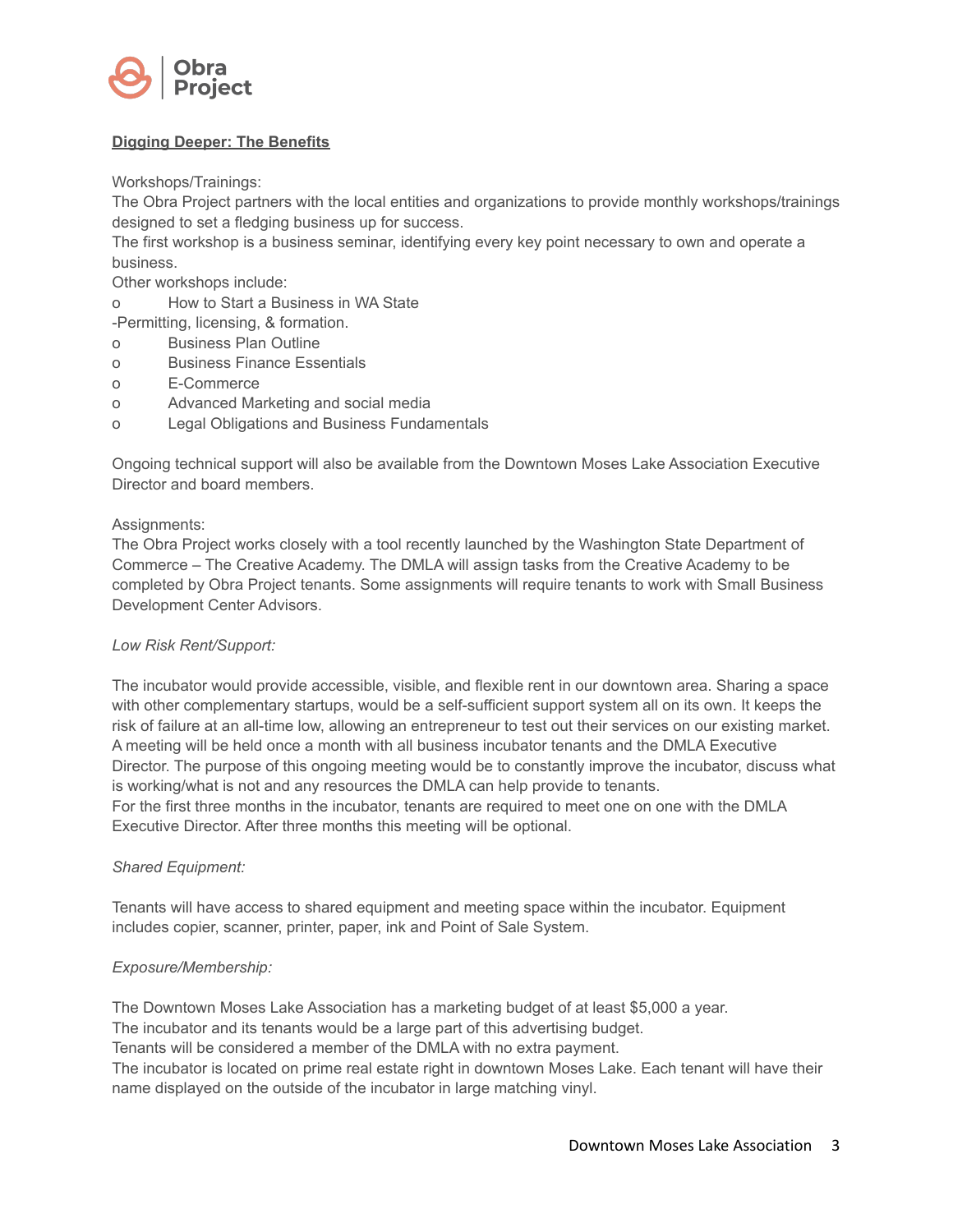

# **Beyond the Incubator Rent Grant:**

This incubator also provides an opportunity to apply for one-year paid rent. Requirements to be eligible would be:

\*Participating for at least 2 full years in the business incubator.

\*Attend 70% of the provided workshops/trainings.

\*Attend 50% of monthly incubator meetings.

\*Completed quarterly check-ins with the DMLA Executive Director.

\*Completed and following a successful business plan.

\*Can prove a steady and sustainable cash flow during their time in the incubator.

\*Schedule a one-on-one meeting with Downtown Moses Lake Association ED prior to applying. \*Provide a "Beyond the Incubator" business plan that illustrates the entrepreneur's growth and independence.

\*Fill out "Beyond the Incubator" application to be evaluated by a community panel.

### **The Milestones:**

- Establish business name
- Formulate business plan
- Apply for business license and UBI number
- Design business logo
- Open business bank account
- Secure Point of Sales (POS) machines
- Application and obtaining Taxpayer's ID
- Purchase of Insurance

•Loan applications •Promotional material •Create official website for the business •Advanced social media marketing •Community outreach •Prep for a space downtown •Internal business strategies •Promotional calendars

# **Cost and Size:**

Tenants can stay in the incubator for a maximum of 3 years, with an increased rate of 35% each year.

### *Highest Exposure Space: \$150/Month*

This space is the first business you see when walking into the incubator or looking through the windows. Because of its high exposure, we require a drawing/diagram of the future tenant's plan for aesthetics. It is also the smallest of the spaces, currently home of Evalee Ray's Plant Shop. Great for plants, jewelry, apothecary, or smaller boutique items.

### *The Brightest Spot: \$150/Month*

10ft x 17ft space flooded with natural light and open space. This will also be one of the first businesses that people see while glancing through the giant windows that canvas the building. This is the perfect spot for an art gallery or various types of art spaces. Currently home to Hannah Fountain Art. *Creative Boutiques: \$150/Month*

10ft x 24ft spaces with large empty walls to hang art, shelves, and/or any type of inventory the tenant desires. These spaces are a wonderful choice for retail and artisan boutiques with a decent amount of inventory. Currently home to Liberate and Lather, Tree Fort Children's Museum and Goathead Sawmill.

# **The Graduation Policy:**

Incubator Program Tenants may be graduated or choose to graduate from The Obra Project if program management determines the company has met one or more of the following conditions: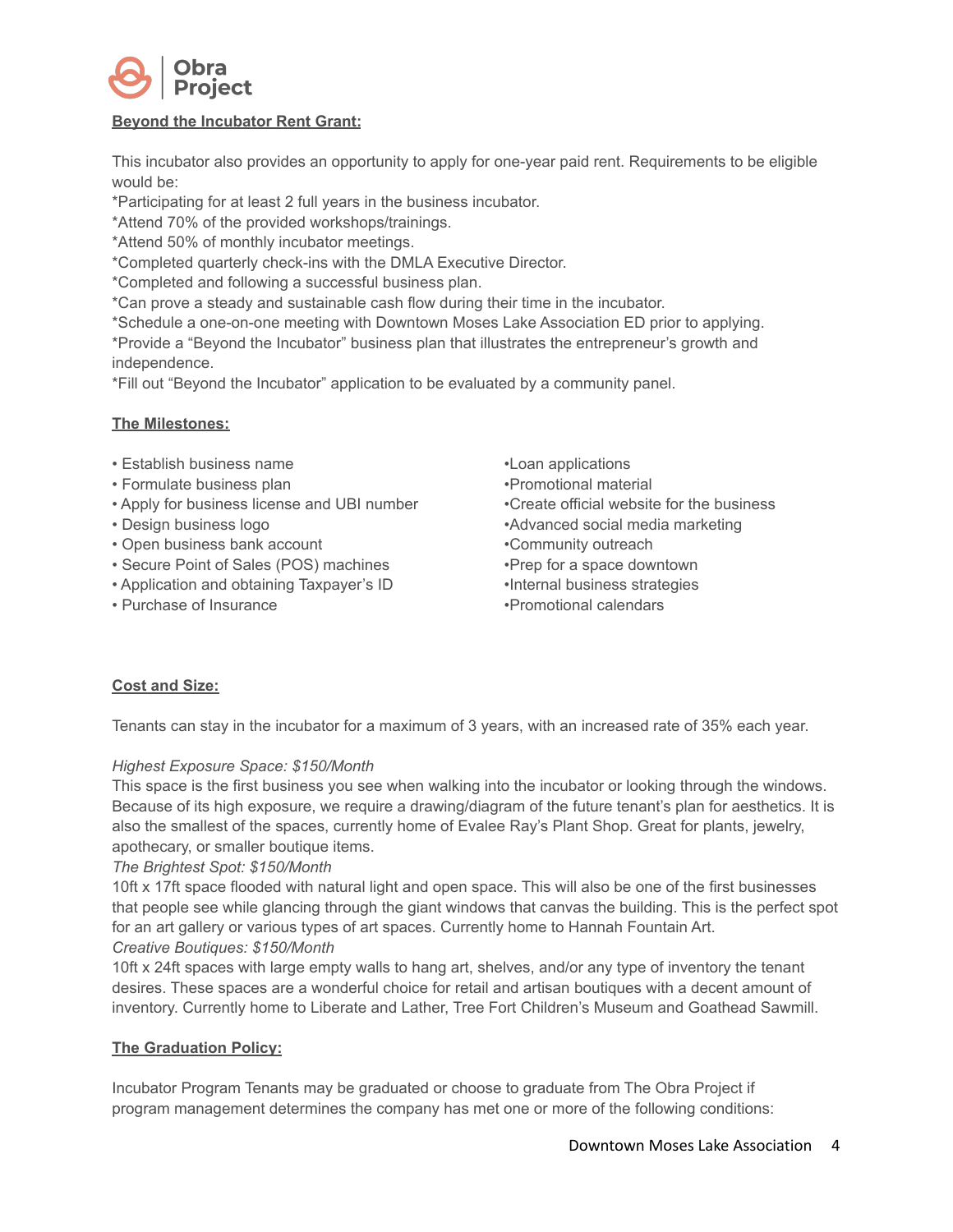

• Completed 1 year in the Incubator Program.

• Reaches annual sales of \$50,000, is financially stable, and has steady positive cash flow.

• Space requirements of the business exceed Incubator capacity.

• Ownership in the company changes significantly since acceptance into the program (new ownership can reapply to the program).

• The Incubator Program Tenant provides appropriate notice as prescribed in the Lease Agreement.

| <b>The Basics:</b>                                                                                                     |                    |
|------------------------------------------------------------------------------------------------------------------------|--------------------|
| Name:                                                                                                                  |                    |
| <u> 1989 - Johann John Stoff, deutscher Stoffen und der Stoffen und der Stoffen und der Stoffen und der Stoffen</u>    |                    |
| <b>Mailing Address:</b>                                                                                                |                    |
| <u> La Carlo de Carlo de la Carlo de Carlo de Carlo de la Carlo de Carlo de Carlo de Carlo de Carlo de Carlo de C</u>  |                    |
| Email:                                                                                                                 |                    |
| <u> 1950 - Johann John Stein, market fan de Amerikaanske kommunister oant it fan de Fryske kommunister fan de Frys</u> |                    |
|                                                                                                                        | Current Job Title: |
| <b>Current Place of Work:</b>                                                                                          |                    |
|                                                                                                                        |                    |
|                                                                                                                        |                    |
| *Attach PDF of current resume.                                                                                         |                    |
|                                                                                                                        |                    |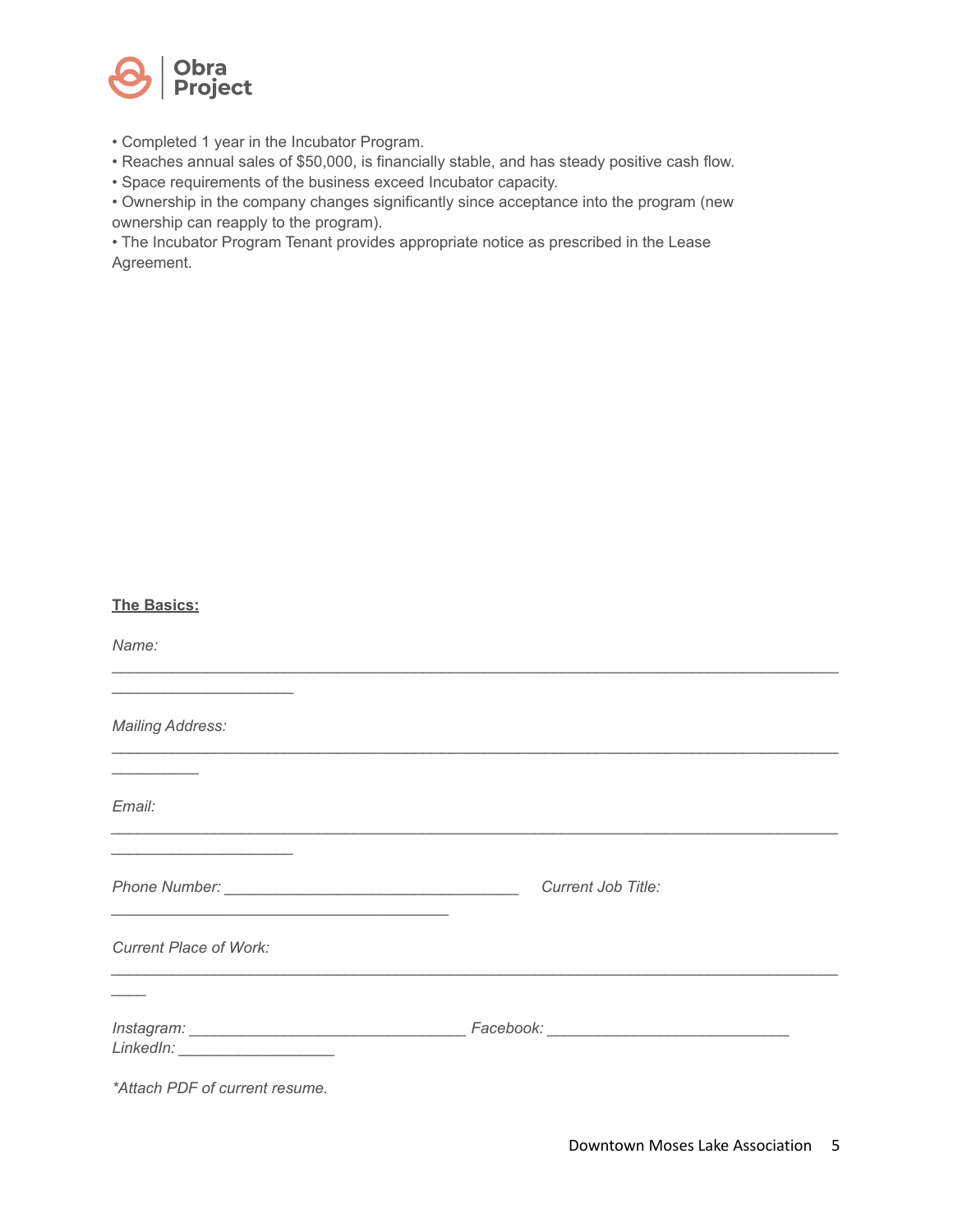

How did you hear about the Obra Project?

| $\square$ Facebook<br>$\Box$ Media |  |  |
|------------------------------------|--|--|
| $\Box$ Referral                    |  |  |
| $\Box$ Other                       |  |  |
|                                    |  |  |

## The Why:

What inspired you to apply to be a participant of the Obra Project?

How is your project synergistic with the goal of the Obra Project?

## The What:

**Business Name:** 

Briefly describe your idea, product, or service: \*Attach separate document if you would like more room.

Describe the "prep work" that has gone into your business idea. Have you obtained a business license or UBI umber? Do you currently have a business mentor/advisor you work with? Have you researched Moses Lake Demographics in comparison with your business idea?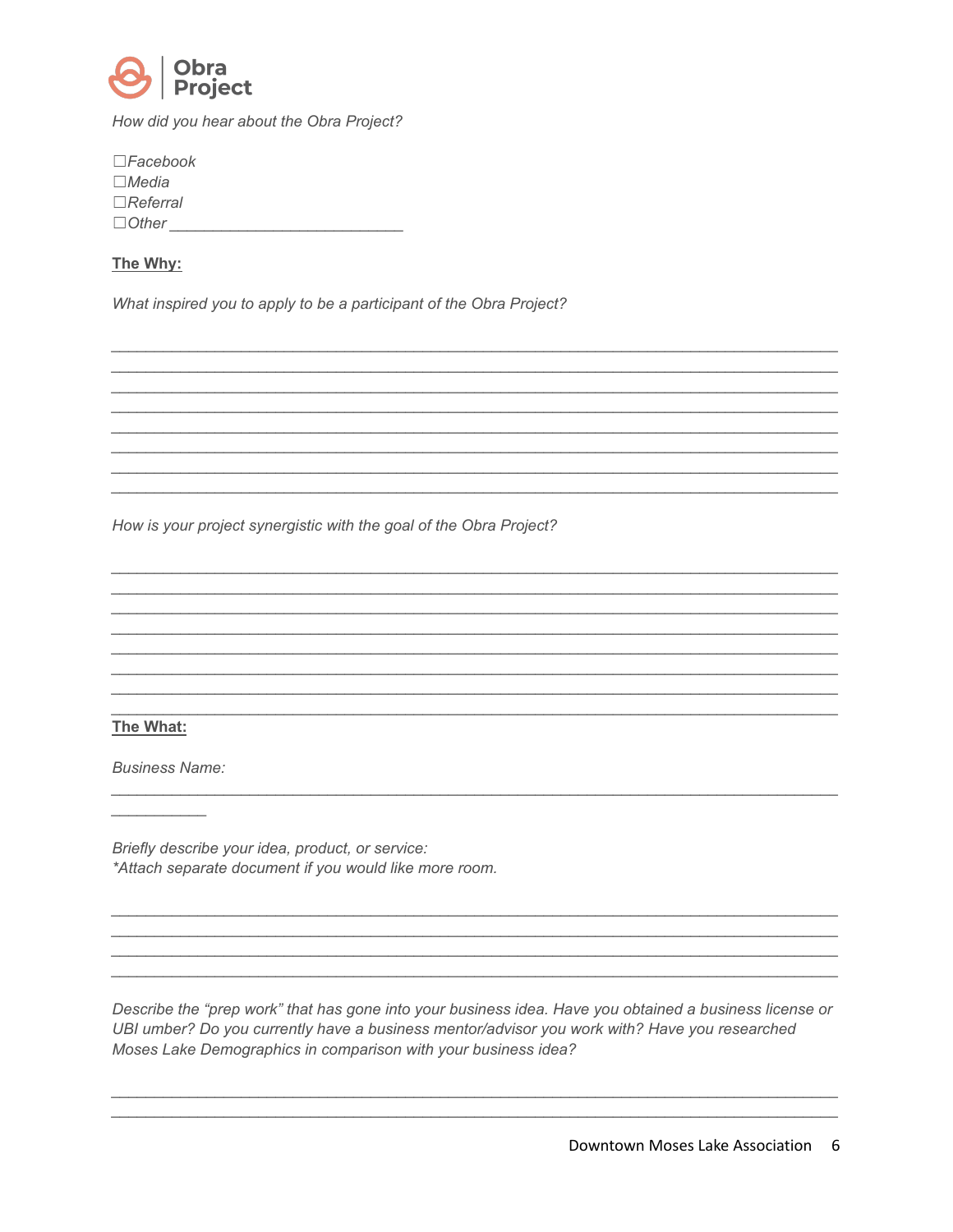

#### **UBI Number:**

\*Acceptance to the Obra Project without a business license is permitted, however a business license (with the Obra Project address) must be obtained before official sales can begin.

### The Lifestyle:

Can you commit to the hours of the Obra Project?

Is the proposed business idea something you see as a part time position, a hobby or are you ready to jump into full time?

<u> 1989 - Johann John Harry Harry Harry Harry Harry Harry Harry Harry Harry Harry Harry Harry Harry Harry Harry H</u>

What current business resources do you utilize or have access to?

### **The Expectation:**

What do you hope to gain by participating in the Obra Project?

What area(s) would you need the most help with during your time in the incubator?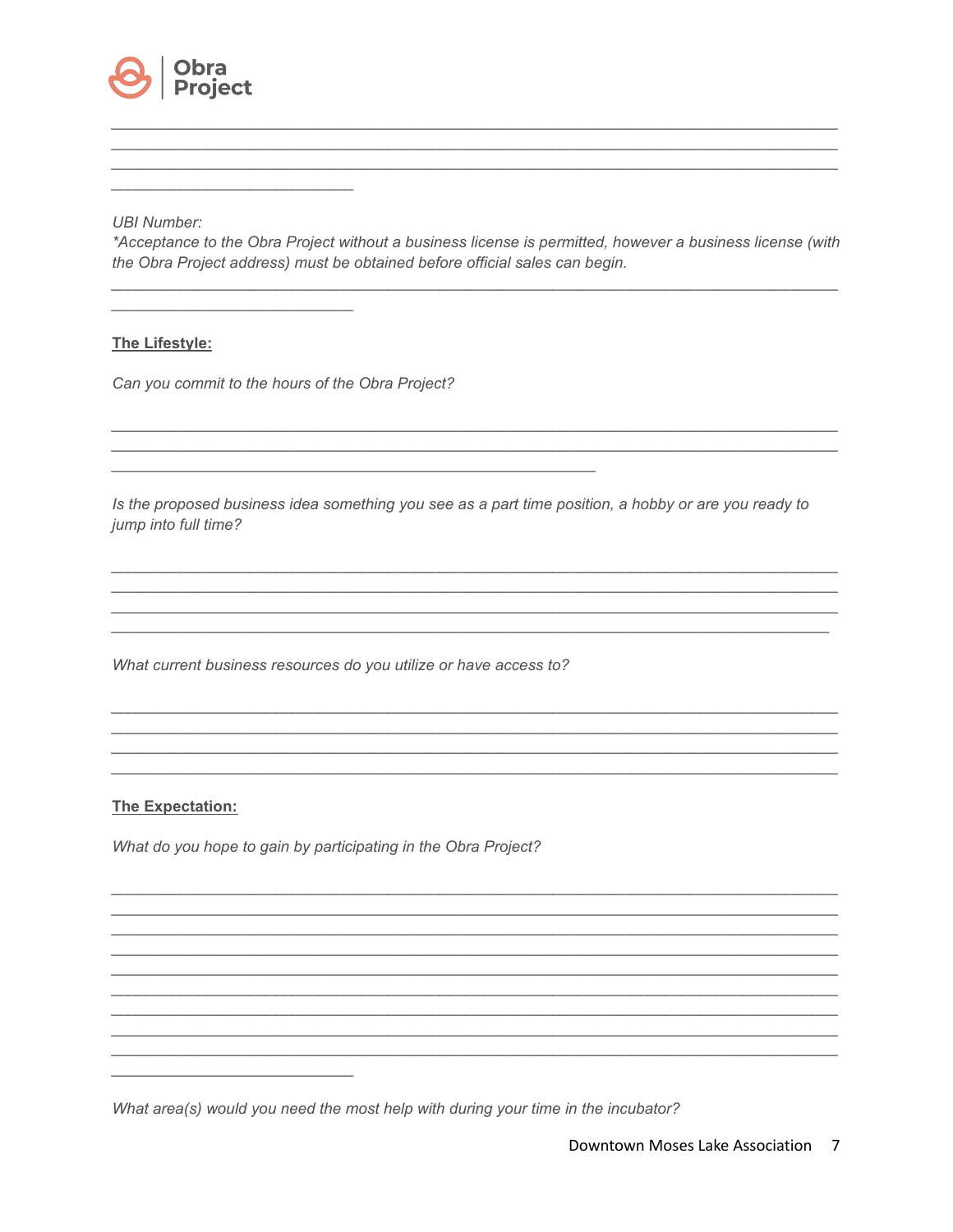

Ex. Creating a business plan/licensing, taxes, documentation, etc./marketing/adapting to Moses Lake's demographics/building cliental/etc.

<u> 1989 - Johann John Stone, market fan de Fryske kunstner fan de Fryske kunstne fan de Fryske kunstne fan de Fr</u>

What areas of personal expertise will help your business succeed?

What supplies/office materials do you need immediate access to?

Rate the maturity of your business at the time of this application. 1-An idea - 10-I'm ready for my own brick and mortar. \_\_\_\_\_\_\_\_\_\_\_\_\_\_\_\_\_\_\_\_\_\_\_\_\_\_

**Additional Comments:** 

#### **The Details:**

Are you able to commit to monthly meetings and workshops as part of the incubation process?  $\Box$  Yes  $\square$ No  $\Box$ *Maybe* Do you see yourself as a competitor to any existing downtown businesses?

 $\Box$  Yes  $\square$ No  $\Box$ *Maybe*